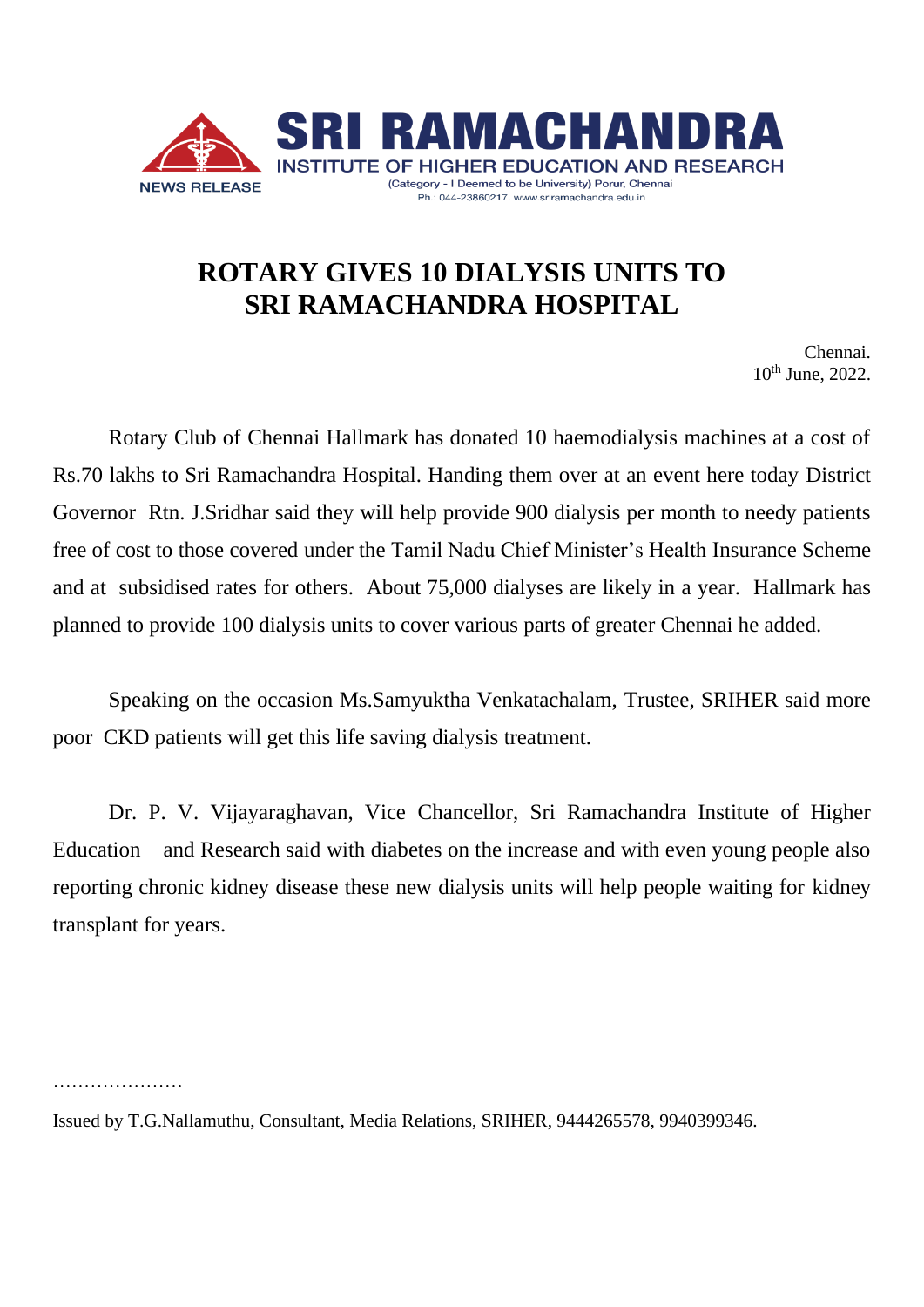Photo caption

Rotary Club of Chennai Hallmark has donated 10 haemodialysis machines at a cost of Rs.70 lakhs to Sri Ramachandra Hospital. Photo shows District Governor Rtn. J. Sridhar talking to a patient under dialysis in the new unit. Also seen is Dr. P.V. Vijayaraghavan, Vice Chancellor, SRIHER.